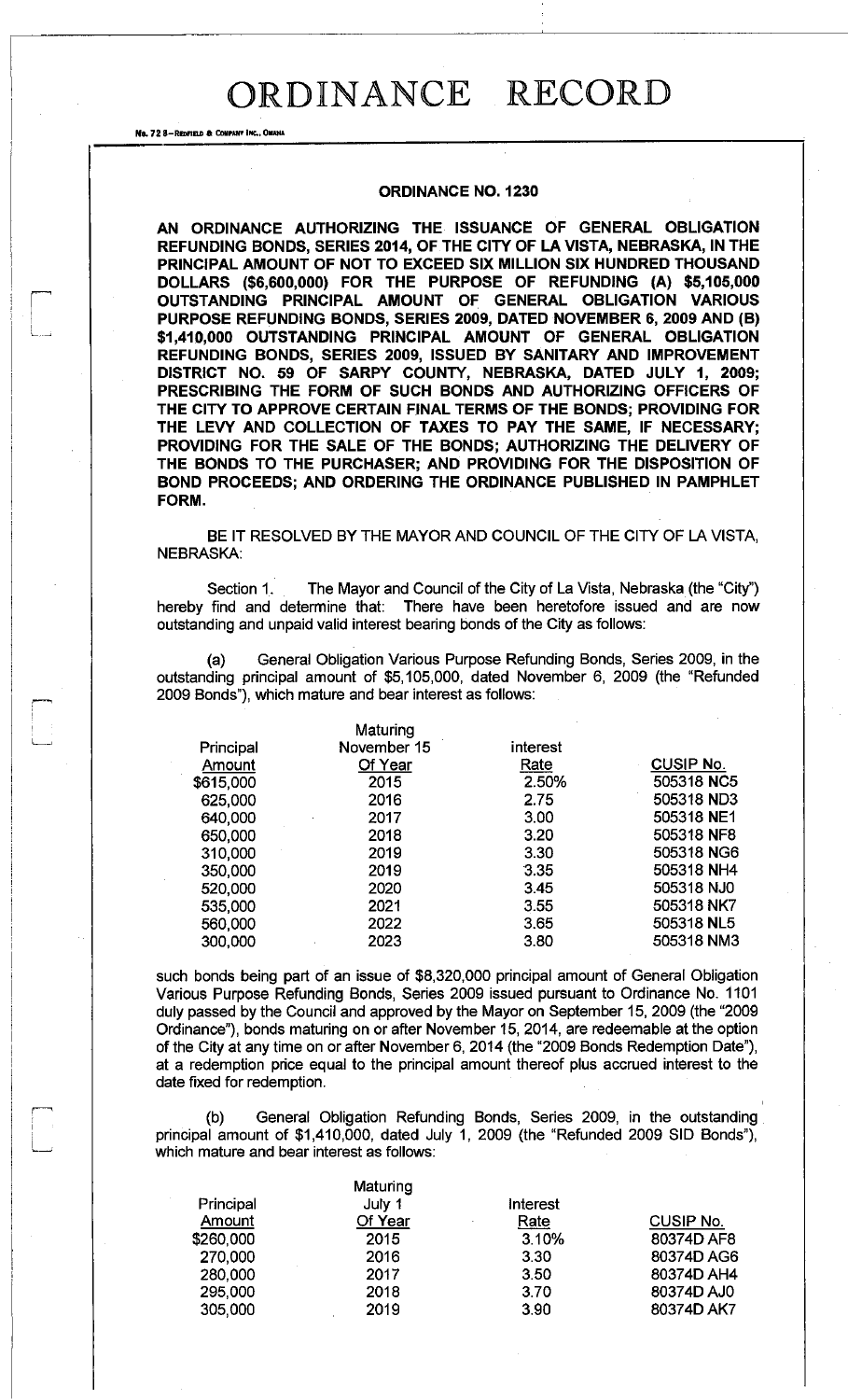No. 72 8-REDFIELD & COMPANY INC., OMAHA

such bonds being part of an issue of \$2,600,000 principal amount of General Obligation Refunding Bonds, Series 2009, issued by Sanitary and Improvement District No. 59 of Sarpy County, Nebraska (the "District") pursuant to a bond resolution duly adopted by the Board of

Trustees of the District on May 26, 2009 (the "2009 SID Resolution"). The District has since been annexed by the City and the Refunded 2009 SID Bonds are valid and legally binding obligations of the City. Such bonds maturing on or after July 1, 2015, are redeemable at the option of the City at any time on or after July 1, 2014 (the "2009 SID Bonds Redemption Date" and, together with the 2009 Bonds Redemption Date, the "Redemption Dates"), at a redemption price equal to the principal amount thereof plus accrued interest to the date fixed for redemption.

(c) All of the Refunded 2009 Bonds and the Refunded 2009 SID Bonds (collectively, the "Refunded Bonds") are valid, interest bearing obligations of the City; (d) since the Refunded Bonds were issued, the rates of interest available in the market have so declined that by issuing its refunding bonds to provide funds for the payment and redemption of the Refunded Bonds, all as set out above, a substantial savings in the amount of yearly running interest will be made to the City; (e) for the purpose of providing for the payment and redemption of the Refunded Bonds as above set out and to pay costs of issuance thereof, it is in the best interest of the City to issue general obligation refunding bonds of the City in the principal amount of not to exceed \$6,600,000 (the "2014 Bonds" or the "Bonds"); and (f) except as set forth herein, the City has no bond sinking funds on hand for the retirement of the Refunded Bonds not required for the timely payment of principal and interest due on the Redemption Dates.

Section 2. The Mayor and Council further find and determine that (a) it is necessary, desirable, advisable and in the best interest of the City to provide for the payment and redemption of the Refunded Bonds; and, (b) all conditions, acts and things required by law to exist or to be done precedent to the issuance of the Bonds in the amount of not to exceed \$6,600,000 pursuant to Section 10-142, Reissue Revised Statutes of Nebraska, as amended, and other applicable statutes, do exist and have been done as required by law.

Section 3. To provide funds for the purpose of refunding the Refunded Bonds as set out in Sections 1 and 2 hereof, there shall be and there are hereby ordered issued the General Obligation Refunding Bonds, Series 2014, of the City in the principal amount of not to exceed Six Million Six Hundred Thousand Dollars (\$6,600,000) with principal payments to become due on August 15 of each year as follows:

| Maturing  |
|-----------|
| August 15 |
| 2015      |
| 2016      |
| 2017      |
| 2018      |
| 2019      |
| 2020      |
| 2021      |
| 2022      |
| 2023      |
|           |

*provided , that the Bonds shall bear Interest at such rates per annum as shall be determined in a written designation (the "Designation") signed by the Mayor, City Clerk or*  the Director of Administrative Services (the "Authorized Officers") on behalf of the City and *which may be agreed to by D.A. Davidson & Co. (the "Underwriter"), which Designation may also determine or modify the principal amount for each maturity of the Bonds and mandatory redemption provisions (if any), all within the following limitations:* 

- *(a) the aggregate principal amount of the Bonds shall not exceed \$6,600,000, but may be reduced in principal amount;*
- 

*(b) the true interest cost on the Bonds shall not exceed 2.50% per annum;*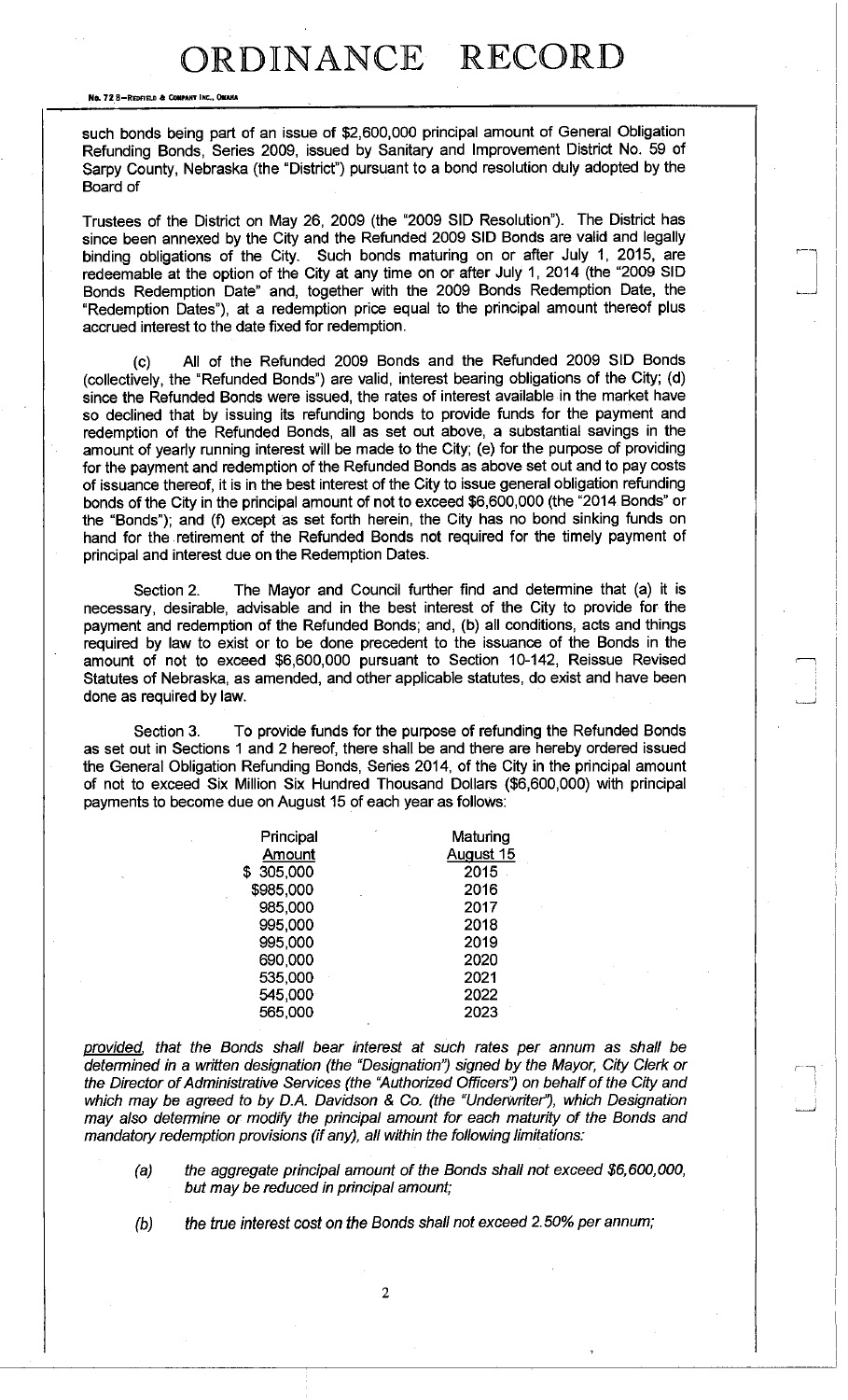No. 72 8-REDFIELD & COMPANY INC., OMAN/

*(c) the principal amount due in any year (including principal due as mandatory redemption amounts) for each maturity may be decreased by any amount determined but shall not increase by more than 10% or \$10,000, whichever is greater,* 

- *(d) the longest maturity of the Bonds may not be later than August 15, 2023.*
- *(e) two or more of the principal maturities may be combined and issued as "term bonds" and the Authorized Officers may determine the mandatory sinking fund payments and mandatory redemption amounts. Any Bonds issued as "term bonds" shall be redeemed at a redemption price equal to 100% of the principal amount thereof plus accrued interest thereon to the date of redemption and may be selected for redemption by any random method of selection determined appropriate by the Registrar (as hereinafter designated) or by the Depository (as hereinafter designated).*

*The Authorized Officers are hereby authorized to make such determinations on behalf of the City and to evidence the same by execution and delivery of the Designation and such determinations, when made and agreed to by the Underwriter, shall constitute the action of the without further action of them Mayor and Council.* 

The Bonds shall be issued in fully registered form in the denomination of \$5,000 or any integral multiple thereof. The date of original issue for the Bonds shall be date of original delivery. Interest on the Bonds, at the respective rates for each maturity, shall be payable semi-annually on February 15 and August 15 of each year beginning February 15, 2015 (or such other date or dates as may be determined in the Designation, each an "Interest Payment Date"), and the Bonds shall bear such interest from the date of original ' issue or the most recent Interest Payment Date, whichever is later. The interest due on each Interest Payment Date shall be payable to the registered owners of record as of the fifteenth day immediately preceding the Interest Payment Date (the "Record Date"), subject to the provisions of Section 4 hereof. The Bonds shall be numbered from 1 upwards in the order of their issuance. No Bond shall be issued originally or upon transfer or partial redemption having more than one principal maturity. The initial bond numbering and principal amounts for each of the Bonds issued shall be as directed by the initial purchaser thereof. Payments of interest due on the Bonds prior to maturity or earlier redemption shall be made by the Paying Agent and Registrar, designated in Section 4 hereof, by mailing a check or draft in the amount due for such interest on each Interest Payment Date to the registered owner of each Bond, as of the Record Date for such Interest Payment Date, to such owner's registered address as shown on the books of registration as required to be maintained in Section 4 hereof. Payments of principal due at maturity or at any date fixed for redemption prior to maturity, together with unpaid accrued interest thereon, shall be made by the Paying Agent and Registrar to the registered owners upon presentation and surrender of the Bonds to the Paying Agent and Registrar. The City and the Paying Agent and Registrar may treat the registered owner of any Bond as the absolute owner of such Bond for the purpose of making payments thereon and for all other purposes and neither the City nor the Paying Agent and Registrar shall be affected by any notice or knowledge to the contrary, whether such Bond or any installment of interest due thereon shall be overdue or not. All payments on account of interest or principal made to the registered owner of any Bond in accordance with the terms of this Ordinance shall be valid and effectual and shall be a discharge of the City and the Paying Agent and Registrar, in respect of the liability upon the Bonds or claims for interest to the extent of the sum or sums so paid.

Section 4. The Authorized Officers are hereby authorized to designate the Paying Agent and Registrar for the Bonds in the Designation, which Paying Agent and Registrar may be a bank or trust company or the City Treasurer. If a bank or trust company is designated as Paying Agent and Registrar, said Paying Agent and Registrar shall serve in such capacities under the terms of an agreement entitled "Paying Agent and Registrar's Agreement" between the City and said Paying Agent and Registrar, the form of which is hereby approved. The Mayor and City Clerk are hereby authorized to execute said agreement in substantially the form presented but with such changes as they shall deem appropriate or necessary. The Paying Agent and Registrar shall keep and maintain for the City books for the registration and transfer of the Bonds at its office. The names and registered addresses of the registered owner or owners of the Bonds shall at all times be recorded in such books. Any Bond may be transferred pursuant to its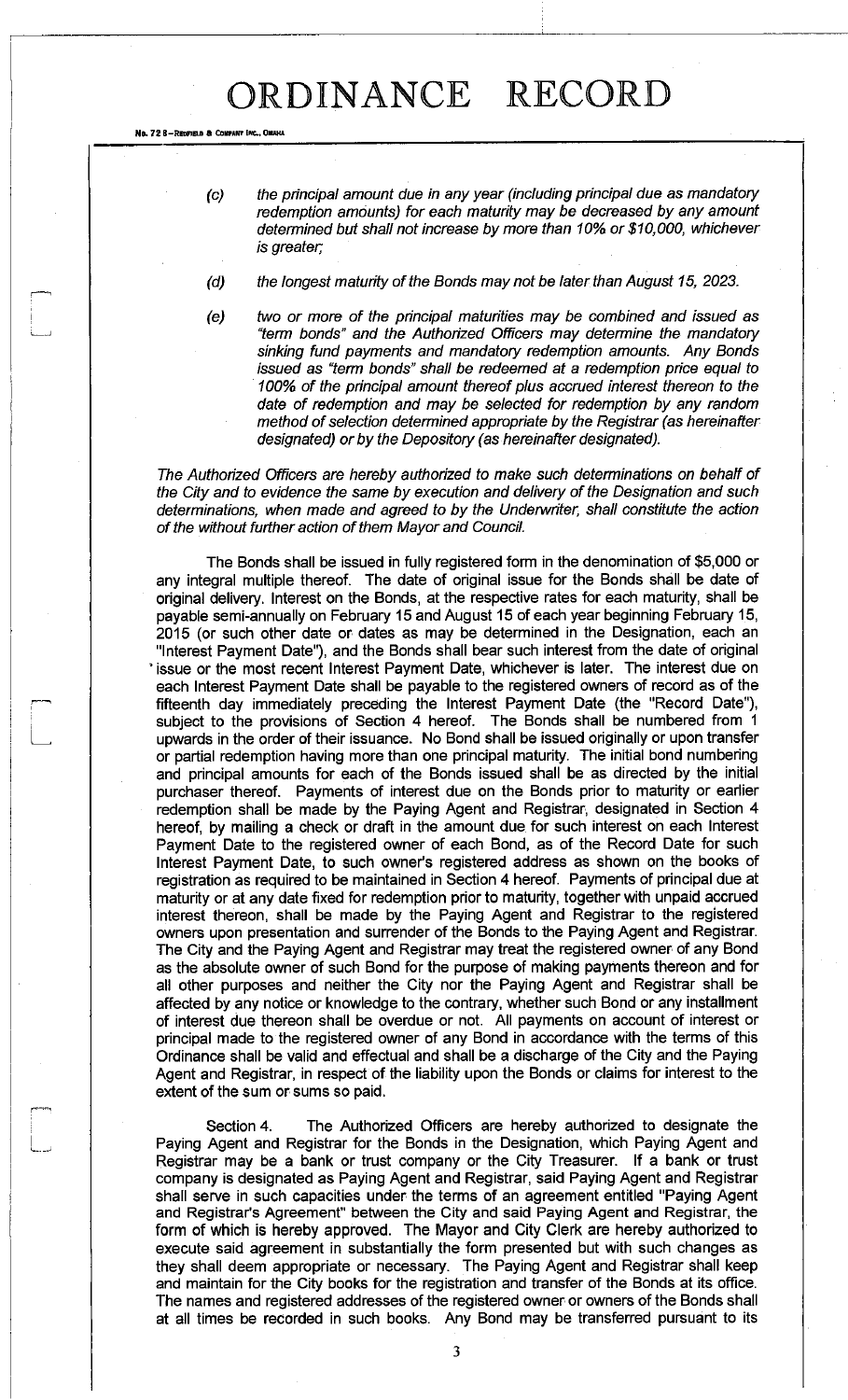No. 72 B-REDFIELD & COMPANY INC., OMAHA

provisions at the office of the Paying Agent and Registrar by surrender of such Bond for cancellation, accompanied by a written instrument of transfer, in form satisfactory to the Paying Agent and Registrar, duly executed by the registered owner in person or by such owner's duly authorized agent, and thereupon the Paying Agent and Registrar, on behalf of the City, will deliver at its office (or send by registered mail to the transferee owner or owners thereof at such transferee owner's or owners' risk and expense), registered in the name of the transferee owner or owners, a new Bond or Bonds of the same series, interest rate, aggregate principal amount and maturity. To the extent of the denominations authorized for the Bonds by this Ordinance, one Bond may be transferred for several such Bonds of the same series, interest rate and maturity, and for a like aggregate principal amount, and several such Bonds may be

transferred for one or several such Bonds, respectively, of the same series, interest rate and maturity and for a like aggregate principal amount. In every case of transfer of a Bond, the surrendered Bond shall be canceled and destroyed. All Bonds issued upon transfer of the bonds so surrendered shall be valid obligations of the City evidencing the same obligation as the Bonds surrendered and shall be entitled to all the benefits and protection of this Ordinance to the same extent as the Bonds upon transfer of which they were delivered. The City and the Paying Agent and Registrar shall not be required to transfer any Bond during any period from any Record Date until its immediately following Interest Payment Date or to transfer any Bond called for redemption for a period of 30 days next preceding the date fixed for redemption.

Section 5. In the event that payments of interest due on the Bonds on an Interest Payment Date are not timely made, such interest shall cease to be payable to the registered owners as of the Record Date for such Interest Payment Date and shall be payable to the registered owners of the Bonds as of a special date of record for payment of such defaulted interest as shall be designated by the Paying Agent and Registrar whenever monies for the purpose of paying such defaulted interest become available.

Section 6. In addition to any mandatory sinking fund redemptions, the Bonds shall be subject to redemption at the option of the City, in whole or in part, prior to maturity at any time on or after five years after the date of original issue, at par plus accrued interest on the principal amount redeemed to the date fixed for redemption. The City may select the Bonds to be redeemed for optional redemption in its sole discretion. Bonds for mandatory redemption shall be selected by the Paying Agent and Registrar using any random method of selection determined appropriate by the Paying Agent and Registrar. Bonds redeemed pursuant to the requirements for mandatory redemption shall be redeemed at par plus accrued interest on the principal amount redeemed. The Bonds shall be redeemed only in amounts of \$5,000 or integral multiples thereof. Bonds redeemed in part only shall be surrendered to the Paying Agent and Registrar in exchange for a new Bond evidencing the unredeemed principal thereof. Notice of redemption of any Bond called for redemption shall be given, at the direction of the City in the case of optional redemption and without further direction in the case of mandatory redemption, by the Paying Agent and Registrar by mail not less than 30 days prior to the date fixed for redemption, first class, postage prepaid, sent to the registered owner of such Bond at said owner's registered address. Such notice shall designate the Bond or Bonds to be redeemed by maturity or otherwise, the date of original issue, series and the date fixed for redemption and shall state that such Bond or Bonds are to be presented for prepayment at the office of the Paying Agent and Registrar. In case of any Bond partially redeemed, such notice shall specify the portion of the principal amount of such Bond to be redeemed. No defect in the mailing of notice for any Bond shall affect the sufficiency of the proceedings of the City designating the Bonds called for redemption or the effectiveness of such call for Bonds for which notice by mail has been properly given and the City shall have the right to further direct notice of redemption for any such Bond for which defective notice has been given.

Section 7. If the date for payment of the principal of or interest on the Bonds shall be a Saturday, Sunday, legal holiday or a day on which banking institutions in the municipality where the Paying Agent and Registrar is located are authorized by law or executive order to close, then the date for such payment shall be the next succeeding day which is not a Saturday, Sunday, legal holiday or a day on which such banking institutions are authorized to close, and payment on such day shall have the same force and effect as if made on the nominal date of payment.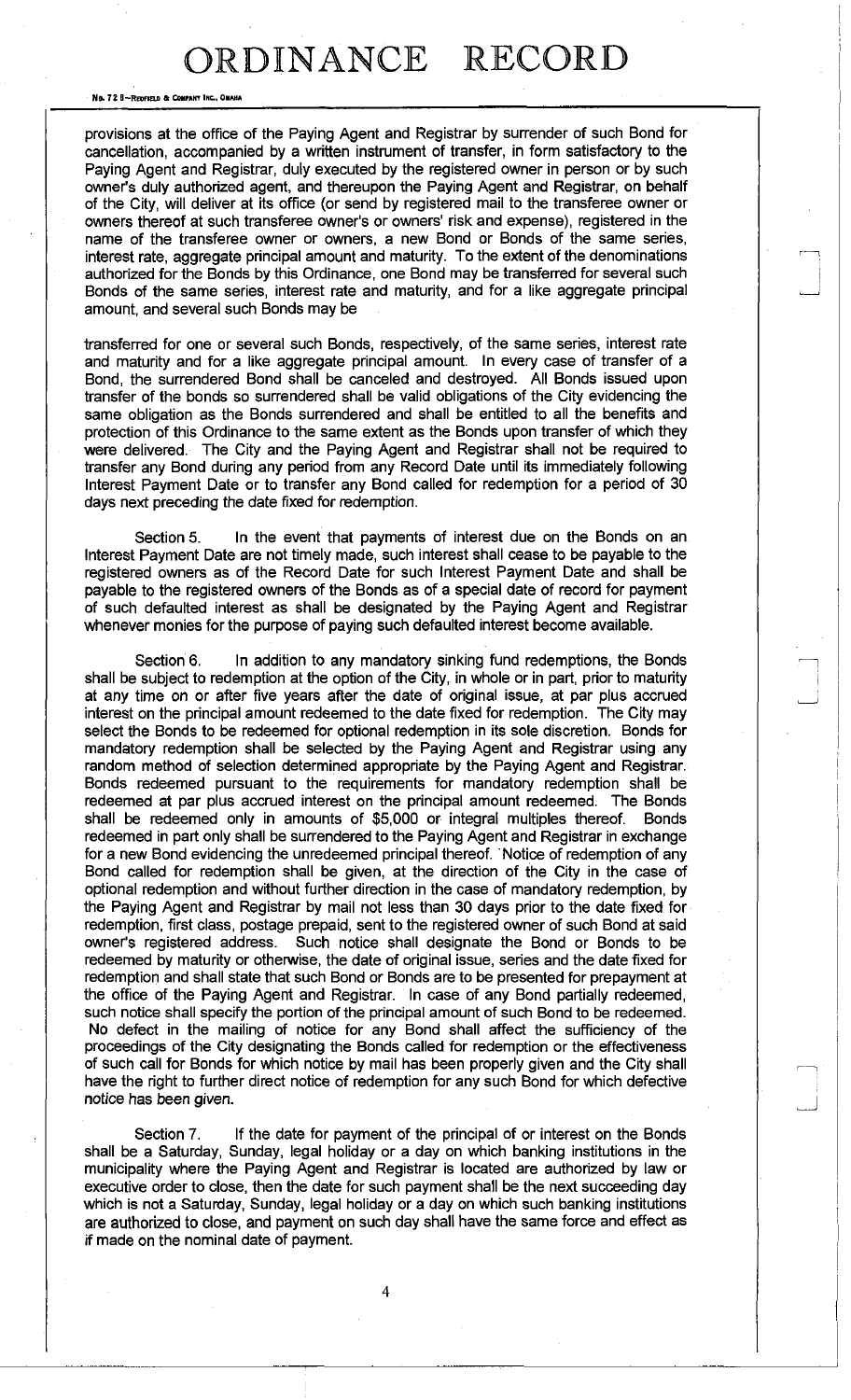No. 72 8-REDFIELD & COMPANY INC., OMANA

Section 8. The Bonds shall be in substantially the following form:

#### UNITED STATES OF AMERICA STATE OF NEBRASKA COUNTY OF SARPY

### CITY OF LA VISTA, NEBRASKA GENERAL OBLIGATION REFUNDING BOND SERIES 2014

No.

est Rate *Maturity Date* Date of Original Iss<br>% August 15, 20\_\_\_\_\_\_\_\_\_\_\_\_\_\_\_\_\_\_\_\_, 2014

Interest Rate **Maturity Date Date of Original Issue** CUSIP

Registered Owner: Cede & Co.

Principal Amount:

The CITY OF LA VISTA, NEBRASKA (the "City"), hereby acknowledges itself to owe and for value received promises to pay to the Registered Owner specified above, or registered assigns, the Principal Amount specified above in lawful money of the United States of America on the Maturity Date specified above with interest thereon to maturity (or earlier redemption) computed on the basis of a 360-day year consisting of twelve 30 day months from the Date of Original Issue or most recent Interest Payment Date, whichever is later, at the Interest Rate per annum specified above, payable semiannually on \_\_\_\_\_\_\_ and \_\_\_\_\_\_\_ of each year, beginning \_\_\_\_\_\_, 20\_\_ (each of such dates an "Interest Payment Date"). The Principal Amount hereof, together with unpaid accrued interest due at maturity or upon earlier redemption, is payable upon presentation and surrender of this bond at the office of \_\_\_\_\_\_\_\_\_\_\_\_\_\_\_\_\_, as the Paying Agent and surrender of this bond at the office of \_\_\_\_\_\_\_\_\_\_\_\_\_\_\_\_\_, as the Paying Agent and Registrar, in **the contract on the state of the contract on** this bond due prior to maturity or earlier redemption will be paid on each Interest Payment Date by a check or draft mailed by the Paying Agent and Registrar to the registered owner of this bond, as shown on the books of record maintained by the Paying Agent and Registrar, at the close of business on the fifteenth day immediately preceding such Interest Payment Date, to such owner's registered address as shown on such books and records. Any interest not so timely paid shall cease to be payable to the person entitled thereto as of the record date such interest was payable, and shall be payable to the person who is the registered owner of this bond (or of one or more predecessor bonds hereto) on such special record date for payment of such defaulted interest as shall be fixed by the Paying Agent and Registrar whenever monies for such purposes become available.

This bond is one of an issue of fully registered bonds (the "Bonds") of the total principal amount of  $($ even date and like tenor except as to date of maturity, rate of interest and denomination which were issued by the City in strict compliance with Section 10-142, Reissue Revised Statutes of Nebraska, as amended, and other applicable statutes for the purpose of refunding (a) \$5,105,000 outstanding principal amount of General Obligation Various Purpose Refunding Bonds, Series 2009, dated November 6, 2009 and (b) \$1,410,000 outstanding principal amount of General Obligation Refunding Bonds, Series 2009, issued by Sanitary and Improvement District No. 59 of Sarpy County, Nebraska, dated July 1, 2009. The issuance of such bonds has been authorized by proceedings duly had and an ordinance legally passed and approved by the Mayor and Council of the City (the "Ordinance").

The Bonds are subject to redemption at the option of the City, in whole or in part, at any time on or after five years after the date of delivery, at par plus interest accrued on the principal amount redeemed to the date fixed for redemption.

[In addition, the Bonds shall be subject to mandatory sinking fund redemption payments (with bonds being redeemed at par plus accrued interest) as follows:

> \$ Principal Maturing August 15. 20  $\$\quad$  to be called August 15, 20\_

> > 5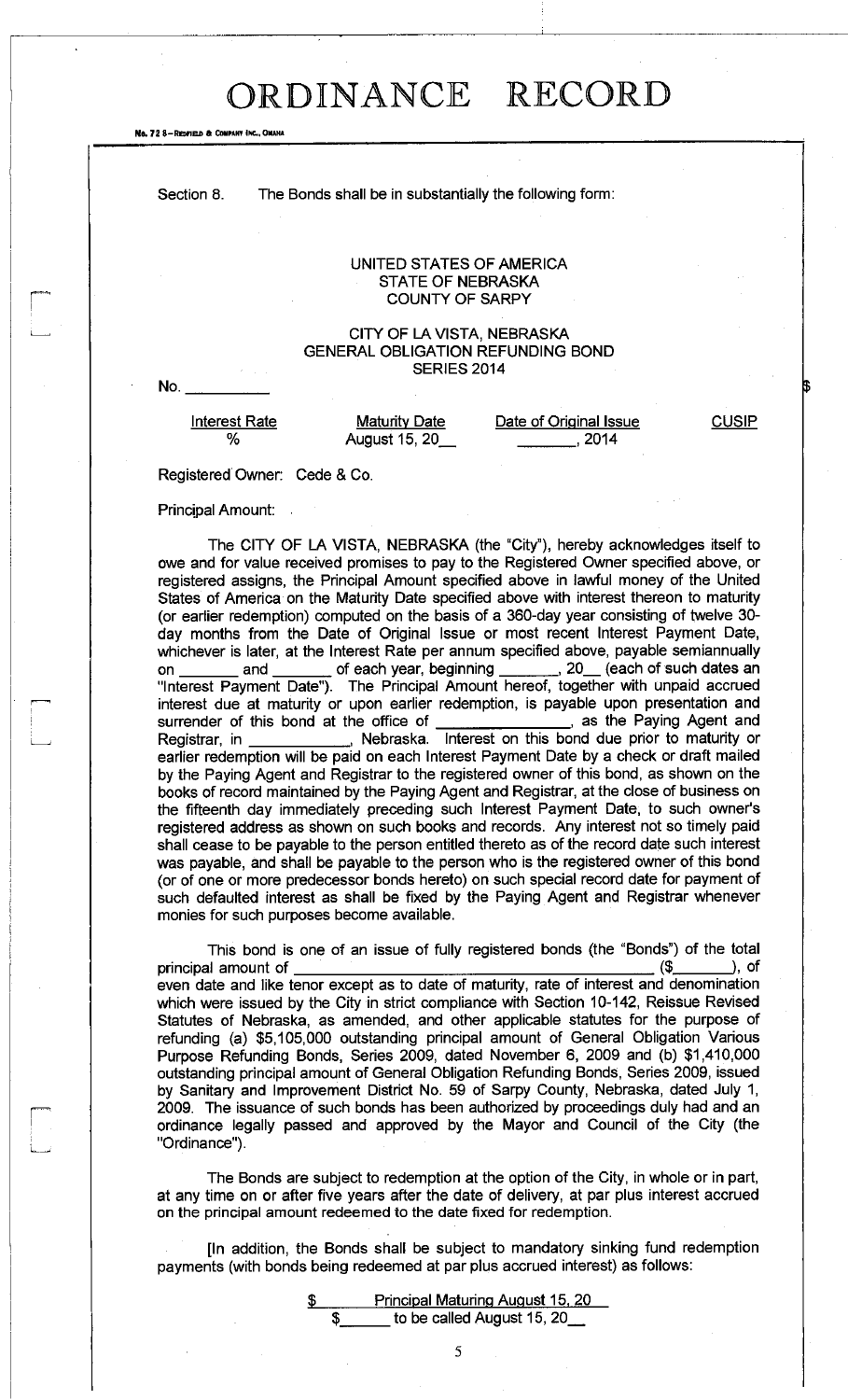No. 72 8-REDFIELD & CO

**\$**  to be called August 15, 20 Payable August 15, 20 |

Notice of redemption shall be given by mail to the registered owner of any Bond to be redeemed at such registered owner's address in the manner specified in the Ordinance authorizing the Bonds. Individual Bonds may be redeemed in part but only in \$5,000 amounts or integral multiples thereof.

This Bond is transferable by the Registered Owner or such owner's attorney duly authorizing in writing at the office of the Paying Agent and Registrar upon surrender and cancellation of this Bond, and thereupon a new Bond or Bonds of the same aggregate principal amount, interest rate and maturity will be issued to the transferee as provided in the Ordinance, subject to the limitations therein prescribed. The City, the Paying Agent and Registrar and any other person may treat the person in whose name this Bond is registered as the absolute owner hereof for the purpose of receiving payment due hereunder and for all purposes and shall not be affected by any notice to the contrary, whether this Bond be overdue or not.

If the date for payment of the principal of or interest on this Bond shall be a Saturday, Sunday, legal holiday or a day on which banking institutions in the City are authorized by law or executive order to close, then the date for such payment shall be the next succeeding day which is not a Saturday, Sunday, legal holiday or a day on which such banking institutions are authorized to close, and payment on such day shall have the same force and effect as if made on the nominal date of payment.

IT IS HEREBY CERTIFIED AND WARRANTED that all conditions, acts and things required by law to exist or to be done precedent to and in the issuance of this Bond and in the issuance of the Bonds refunded hereby did exist, did happen and were done and performed in regular and due form and time as required by law and that the indebtedness of said City, including this Bond and the Bonds refunded hereby, does not exceed any limitation imposed by law. The City agrees that it will cause to be levied and collected annually a tax by valuation on all the taxable property in the City, in addition to all other taxes, sufficient in rate and amount to fully pay the principal and interest of this Bond and the other Bonds of this issue as the same become due.

AS PROVIDED IN THE ORDINANCE REFERRED TO HEREIN, UNTIL THE TERMINATION OF THE SYSTEM OF BOOK-ENTRY-ONLY TRANSFERS THROUGH THE DEPOSITORY TRUST COMPANY, NEW YORK, NEW YORK (TOGETHER WITH ANY SUCCESSOR SECURITIES DEPOSITORY APPOINTED PURSUANT TO THE ORDINANCE, "DTC"), AND NOTWITHSTANDING ANY OTHER PROVISIONS OF THE ORDINANCE TO THE CONTRARY, A PORTION OF THE PRINCIPAL AMOUNT OF THIS BOND MAY BE PAID OR REDEEMED WITHOUT SURRENDER HEREOF TO THE REGISTRAR. DTC OR A NOMINEE, TRANSFEREE OR ASSIGNEE OF DTC OF THIS BOND MAY NOT RELY UPON THE PRINCIPAL AMOUNT INDICATED HEREON AS THE PRINCIPAL AMOUNT HEREOF OUTSTANDING AND UNPAID. THE PRINCIPAL AMOUNT HEREOF OUTSTANDING AND UNPAID SHALL FOR ALL PURPOSES BE THE AMOUNT DETERMINED IN THE MANNER PROVIDED IN THE ORDINANCE.

UNLESS THIS BOND IS PRESENTED BY AN AUTHORIZED OFFICER OF DTC (A) TO THE REGISTRAR FOR REGISTRATION OF TRANSFER OR EXCHANGE OR (B) TO THE REGISTRAR FOR PAYMENT OF PRINCIPAL, AND ANY BOND ISSUED IN REPLACEMENT HEREOF OR SUBSTITUTION HEREFOR IS REGISTERED IN THE NAME OF DTC AND ANY PAYMENT IS MADE TO DTC OR ITS NOMINEE, ANY TRANSFER, PLEDGE OR OTHER USE HEREOF FOR VALUE OR OTHERWISE BY OR TO ANY PERSON IS WRONGFUL BECAUSE ONLY THE REGISTERED OWNER HEREOF, DTC OR ITS NOMINEE, HAS AN INTEREST HEREIN.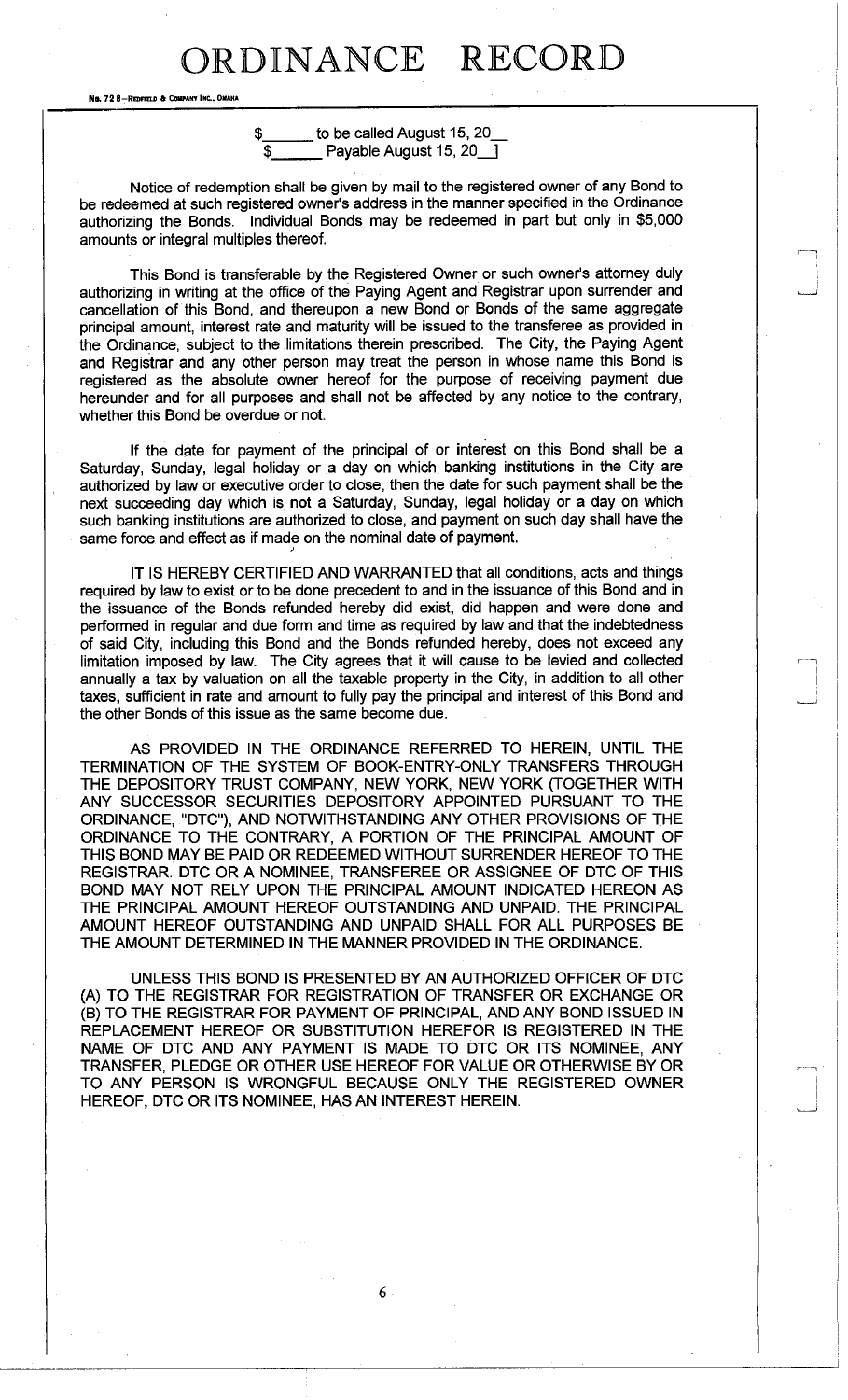This Bond shall not be valid and binding on the City until authenticated by the Paying Agent and Registrar.

IN WITNESS WHEREOF, the Mayor and Council of the City have caused this Bond to be executed on behalf of the City with the manual or facsimile signatures of the Mayor and the Clerk and by causing the official seal of the City to be impressed or imprinted hereon, all as of the date of original issue specified above.

> CITY OF LA VISTA, NEBRASKA (facsimile signature)

ATTEST:

No. 72 8-REDFIELD & COMPANY INC., OMAHA

Mayor

(facsimile signature) Clerk (SEAL)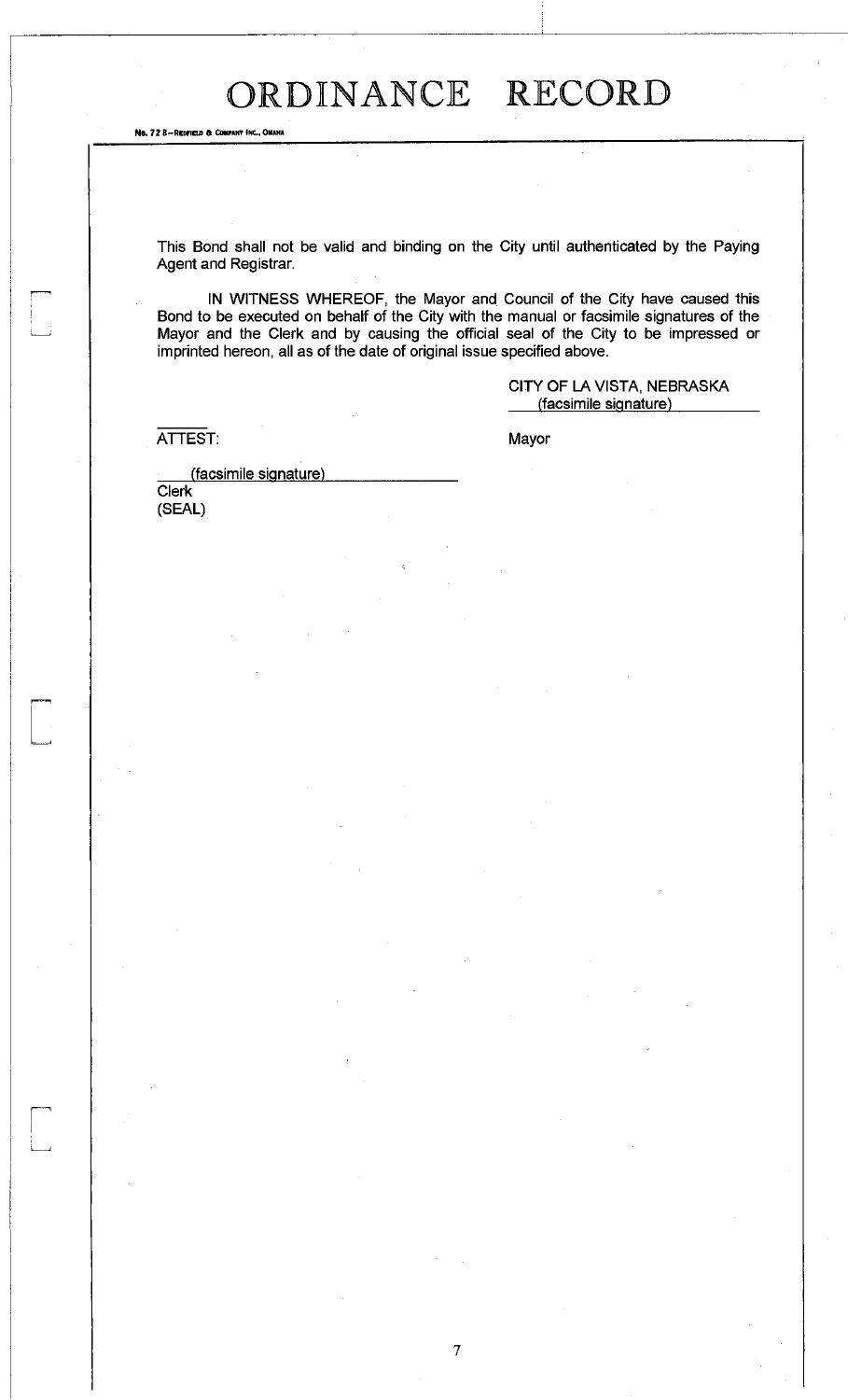No. 72 8-REDFIELD & COMPANY INC., OMAHA

### CERTIFICATE OF AUTHENTICATION

This Bond is one of the Bonds authorized by Ordinance of the Mayor and Council of the City of La Vista, Nebraska, described in the foregoing Bond.

| Registrar                                                                                                                                                                                                                                  |                      | Nebraska, | Paying                                                  | Agent                 | and      |
|--------------------------------------------------------------------------------------------------------------------------------------------------------------------------------------------------------------------------------------------|----------------------|-----------|---------------------------------------------------------|-----------------------|----------|
|                                                                                                                                                                                                                                            | (Form of Assignment) |           |                                                         |                       |          |
| For                                                                                                                                                                                                                                        | value                |           |                                                         | hereby sells, assigns | received |
| transfers<br>unto<br>and<br>(Social Security or Taxpayer I.D. No.<br>irrevocably<br>same on the books of registration in the office of the within-mentioned Paying Agent and<br>Registrar with full power of substitution in the premises. | constitutes          | and       | the within bond and hereby<br>attorney, to transfer the |                       | appoints |
|                                                                                                                                                                                                                                            |                      | Dated:    |                                                         |                       |          |
|                                                                                                                                                                                                                                            |                      |           |                                                         |                       |          |
| <b>Signature Guaranteed</b>                                                                                                                                                                                                                |                      |           | Registered Owner(s)                                     |                       |          |

By

Authorized Officer(s)

Note: The signature(s) on this assignment MUST CORRESPOND with the name(s) as written on the face of the within bond in every particular, without alteration, enlargement or any change whatsoever, and must be guaranteed by a commercial bank or a trust company or by a firm having membership on the New York, Midwest or other stock exchange.

Section 9. Each of the Bonds shall be executed on behalf of the City with the manual or facsimile signatures of the Mayor and Clerk of the City. The Bonds shall be issued initially as "book-entry-only" bonds using the sen/ices of The Depository Trust Company (the "Depository"), with one typewritten bond per maturity being issued to the Depository. In such connection said officers are authorized to execute and deliver a letter of representations (the "Letter of Representations") in the form required by the Depository, for and on behalf of the City, which shall thereafter govern matters with respect to registration, transfer, payment and redemption of the Bonds. Upon the issuance of the Bonds as "book-entry-only" bonds, the following provisions shall apply:

(a) The City and the Paying Agent and Registrar shall have no responsibility or obligation to any broker-dealer, bank or other financial institution for which the Depository holds Bonds as securities depository (each, a "Bond Participant") or to any person who is an actual purchaser of a Bond from a Bond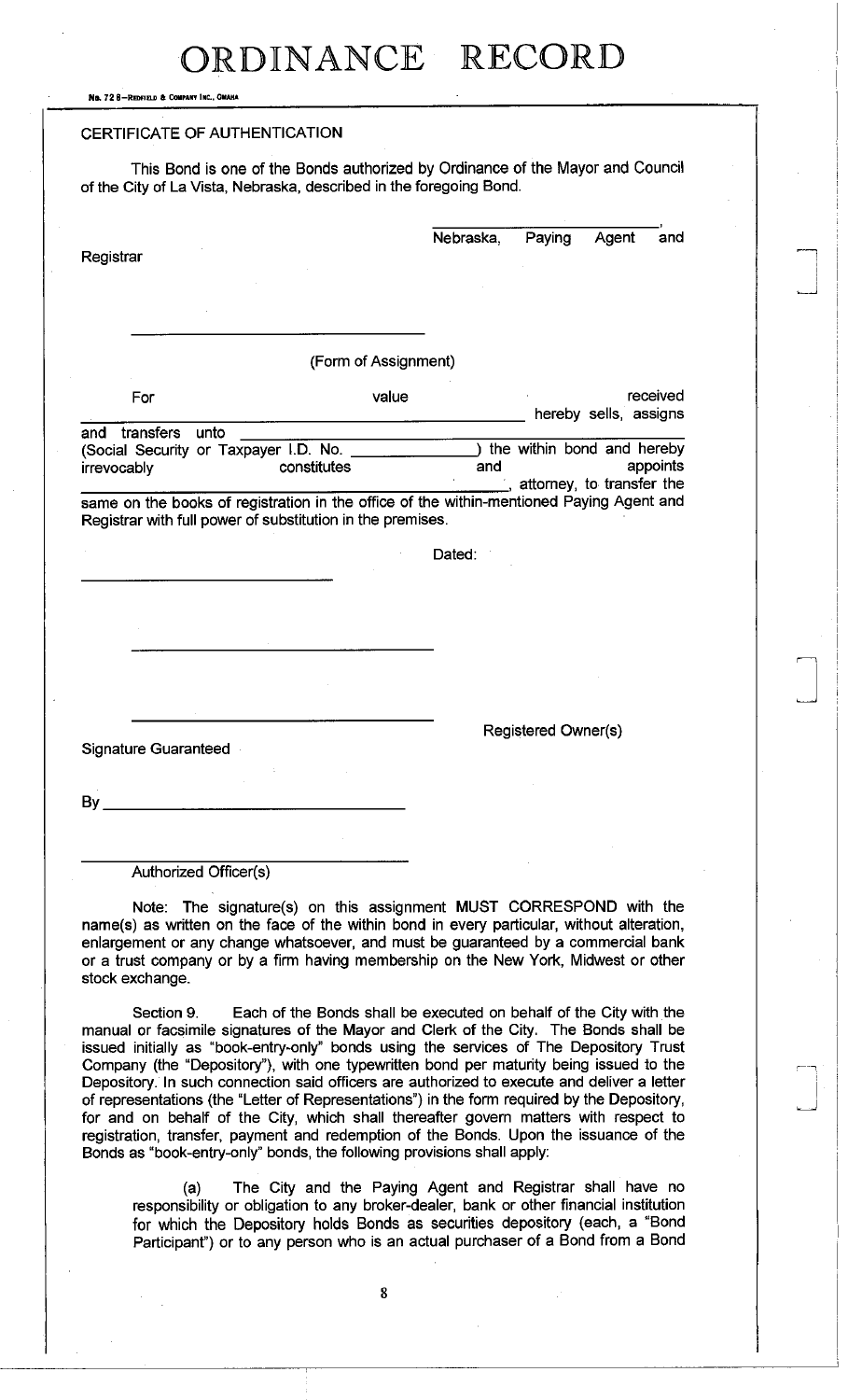No. 72 8-REOFIELD & COMPANY INC., OMAHA

<sup>I</sup>*i* 

Participant while the Bonds are in book-entry form (each, a "Beneficial Owner") with respect to the following:

the accuracy of the records of the Depository, any nominees of the Depository or any Bond Participant with respect to any ownership interest in the Bonds,

(ii) the delivery to any Bond Participant, any Beneficial Owner or any other person, other than the Depository, of any notice with respect to the Bonds, including any notice of redemption, or

(iii) the payment to any Bond Participant, any Beneficial Owner or any other person, other than the Depository, of any amount with respect to the Bonds. The Paying Agent and Registrar shall make payments with respect to the Bonds only to or upon the order of the Depository or its nominee and all such payments shall be valid and effective fully to satisfy and discharge the obligations with respect to such Bonds to the extent of the sum or sums so paid. No person other than the Depository shall receive an authenticated Bond, except as provided in (e) below.

(b) Upon receipt by the Paying Agent and Registrar of written notice from the Depository to the effect that the Depository is unable or unwilling to discharge its responsibilities, the Paying Agent and Registrar shall issue, transfer and exchange Bonds requested by the Depository in appropriate amounts. Whenever the Depository requests the Paying Agent and Registrar to do so, the Paying Agent and Registrar will cooperate with the Depository in taking appropriate action after reasonable notice (i) to arrange, with the prior written consent of the City, for a substitute depository willing and able upon reasonable and customary terms to maintain custody of the Bonds or (ii) to make available Bonds registered in whatever name or names the Beneficial Owners transferring or exchanging such Bonds shall designate.

(c) If the City determines that it is desirable that certificates representing the Bonds be delivered to the Bond Participants and/or Beneficial Owners of the Bonds and so notifies the Paying Agent and Registrar in writing, the Paying Agent and Registrar shall so notify the Depository, whereupon the Depository will notify the Bond Participants of the availability through the Depository of bond certificates representing the Bonds. In such event, the Paying Agent and Registrar shall issue, transfer and exchange bond certificates representing the Bonds as requested by the Depository in appropriate amounts and in authorized denominations.

(d) Notwithstanding any other provision of this Ordinance to the contrary, so long as any Bond is registered in the name of the Depository or any nominee thereof, all payments with respect to such Bond and all notices with respect to such Bond shall be made and given, respectively, to the Depository as provided in the Letter of Representations.

(e) Registered ownership of the Bonds may be transferred on the books of registration maintained by the Paying Agent and Registrar, and the Bonds may be delivered in physical form to the following:

(i) any successor securities depository or its nominee;

(ii) any person, upon (A) the resignation of the Depository from its functions as depository or (B) termination of the use of the Depository pursuant to this Section.

(f) In the event of any partial redemption of a Bond unless and until such partially redeemed Bond has been replaced in accordance with the provisions of this Ordinance, the books and records of the Paying Agent and Registrar shall govern and establish the principal amount of such Bond as is then outstanding and all of the Bonds issued to the Depository or its nominee shall contain a legend to such effect.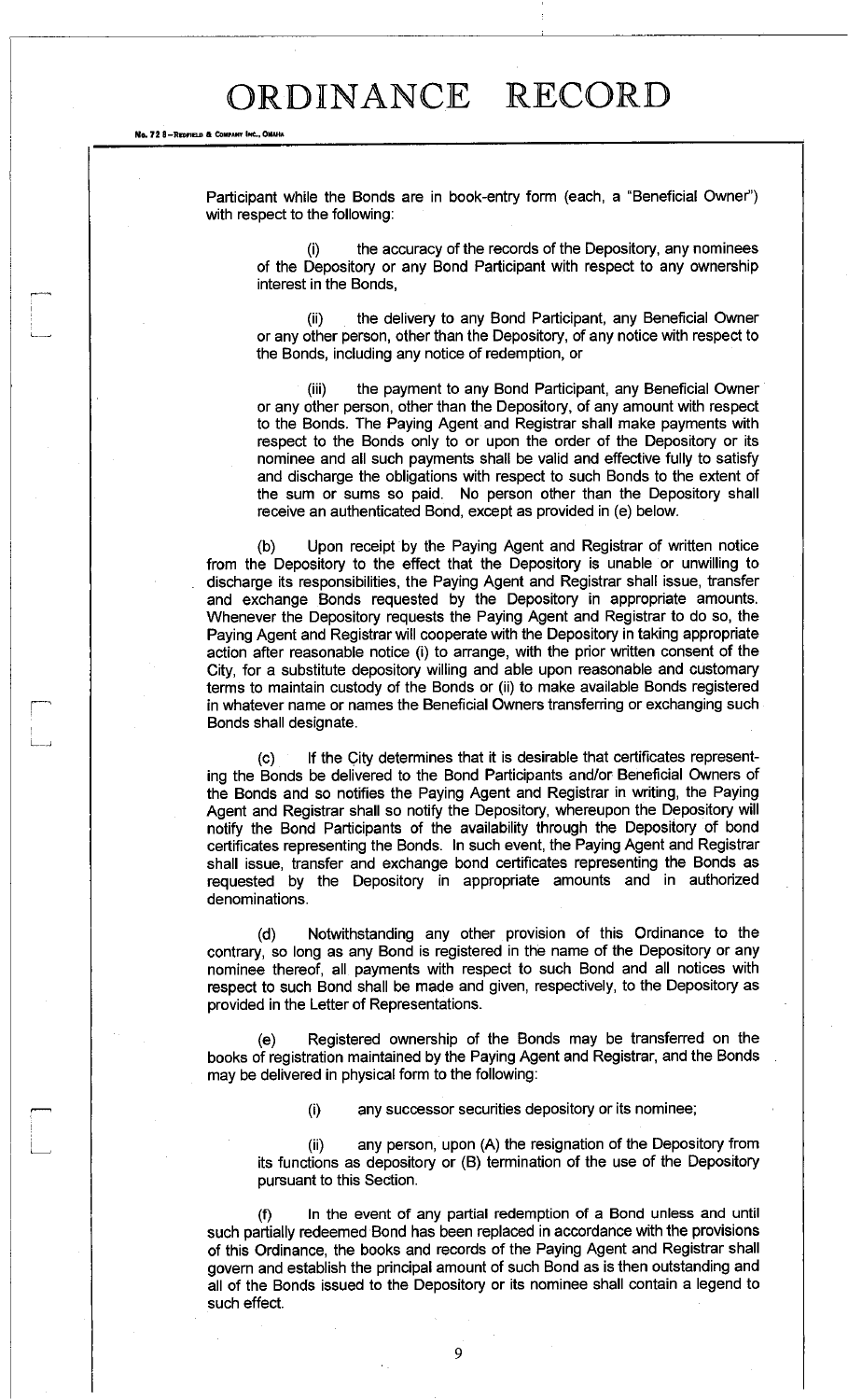No. 7 2 8—REDFIELD 6 COMPANY INC. OMAHA

If for any reason the Depository resigns and is not replaced or upon termination by the City of book-entry-only form, the City shall immediately provide a supply of bond certificates for issuance upon subsequent transfers or in the event of partial redemption. In the event that such supply of certificates shall be insufficient to meet the requirements of the Paying Agent and Registrar for issuance of replacement bond certificates upon transfer or partial redemption, the City agrees to order printed an additional supply of bond certificates and to direct their execution by manual or facsimile signature of its then duly qualified and acting officers. In case any officer whose signature or facsimile thereof shall appear on any Bond shall cease to be such officer before the delivery of such Bond (including any bond certificates delivered to the Paying Agent and Registrar for issuance upon transfer or partial

redemption) such signature or such facsimile signature shall nevertheless be valid and sufficient for all purposes the same as if such officer or officers had remained in office until the delivery of such Bond. The Bonds shall not be valid and binding on the City until authenticated by the Paying Agent and Registrar. The Bonds shall be delivered to the Paying Agent and Registrar for registration and authentication. Upon execution, registration and authentication of the Bonds, they shall be delivered to the City Treasurer, who is authorized to deliver them to D.A. Davidson & Co., as initial purchaser thereof, upon receipt of 99.25% of the principal amount of the Bonds plus accrued interest thereon to date of payment for the Bonds (which purchase price may be modified by the terms of the Designation). Such initial purchaser shall have the right to direct the registration of the Bonds and the denominations thereof within each maturity, subject to the restrictions of this Ordinance. The Underwriter and its agents, representatives and counsel and the City's bond counsel are hereby authorized to take such actions on behalf of the City as are necessary to effectuate the closing of the issuance and sale of the Bonds, including, without limitation, authorizing the release of the Bonds by the Depository at closing. The Authorized Officers of the City (or any one of them) are hereby authorized to execute the Bond Purchase Agreement for the sale of the Bonds to the Underwriter, in substantially the form presented herewith, with such changes as such Authorized Officers may deem necessary and appropriate. The officers of the City, or any one or more of them are hereby further authorized to take any and all actions and enter into any and all agreements deemed necessary or appropriate in connection with the issuance and sale of the Bonds and the redemption and payment of the Refunded Bonds, and any such actions previously taken are hereby ratified and confirmed.

Section 10. The Clerk is directed to make and certify a transcript or transcripts of the proceedings of the Mayor and Council precedent to the issuance of the Bonds, a copy of which shall be delivered to the initial purchaser of the Bonds.

Section 11. The net sale proceeds of the Bonds, along with any necessary funds of the City on hand, shall be applied to the payment and satisfaction of all of the principal of and the interest on the Refunded Bonds as called for redemption on the Redemption Date. Accrued interest received from the sale of the Bonds, if any, shall be applied to pay interest first falling due on the Bonds. Expenses of issuance of the Bonds may be paid from the proceeds of the Bonds.

Section 12. The City agrees that it will cause to be levied and collected annually a tax by valuation on all the taxable property in the City, except intangible property, in addition to all other taxes, which with other funds of the City available therefor, shall be sufficient in rate and amount to fully pay the principal of and interest on the Bonds as the same become due.

Section 13. The Mayor and Council hereby approve the Preliminary Official Statement with respect to the Bonds and the information therein contained, and the Mayor and City Administrator or either of them is authorized to approve and deliver a final Official Statement for and on behalf of the City, and such final Official Statement shall be delivered in accordance with the requirements of Reg. Sec. 240.15c2-12 of the Securities and Exchange Commission.

Section 14. The City hereby covenants and agrees that it will make no use of the proceeds of the Bonds which would cause the Bonds to be arbitrage bonds within the meaning of Sections 103(b)(2) and 148 of the Internal Revenue Code of 1986, as amended (the "Code") and further covenants to comply with said Sections 103(b)(2) and 148 and all applicable regulations thereunder throughout the term of said issue, including

10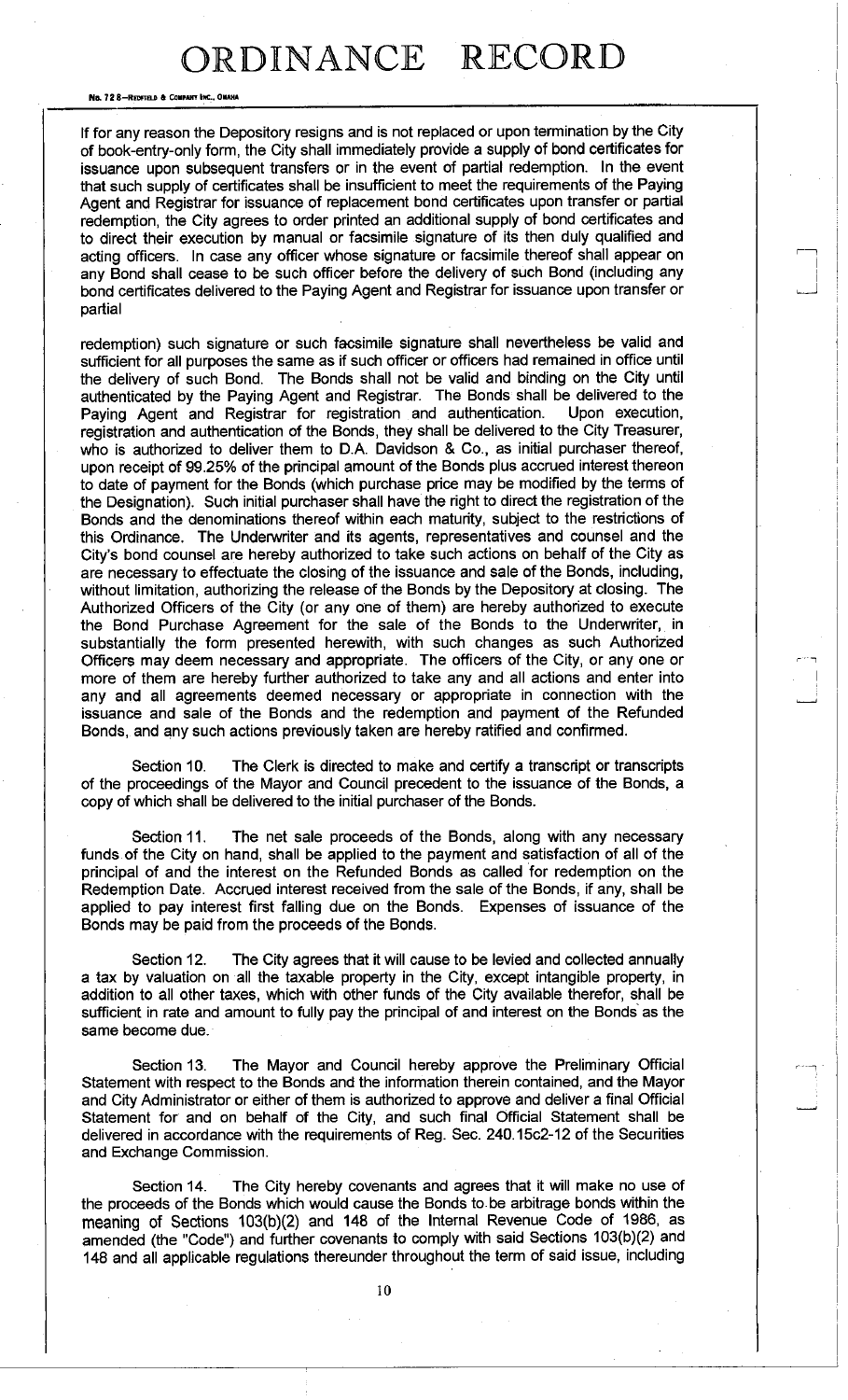No. 72 8-REDFIELD & COMPANY INC., OM

all requirements with respect to payment and reporting of rebates, if applicable. The City hereby covenants to take all action necessary to preserve the tax-exempt status of the interest on the Bonds for federal income tax purposes under the Code with respect to taxpayers generally. The City further agrees that it will not take any actions which would cause the Bonds to constitute "private activity bonds" within the meaning of Section 141 of the Code. The City hereby designates the Bonds as its "qualified tax-exempt obligations" pursuant to Section 265(b)(3)(B)(i)(lll) of the Code and covenants and warrants that it does not reasonably expect to issue bonds or other obligations aggregating in principal amount more than \$10,000,000 during calendar 2014 (taking into consideration the exception for current refunding issues). The Mayor is hereby authorized to make any and all certifications deemed necessary in connection with the designation of the Bonds as "qualified tax-exempt obligations", including "deemed designating" the Bonds.

Section 15. The City's obligations under this Ordinance with respect to any or all of the Bonds herein authorized shall be fully discharged and satisfied as to any or all of such Bonds and any such Bond shall no longer be deemed to be outstanding hereunder if such Bond has been purchased by the City and canceled or when the payment of principal of and interest thereon to the respective date of maturity or redemption (a) shall have been made or caused to be made in accordance with the terms thereof, (b) shall have been provided for by depositing with a national or state bank having trust powers, or trust company, in trust, solely for such payment (i) sufficient money to make such payment and/or (ii) direct general obligations (including obligations issued or held in book entry form on the books of the Department of Treasury of the United States of America) of or obligations the principal and interest of which are unconditionally guaranteed by the United States of America (herein referred to as "U.S. Government Obligations") in such amount and bearing interest payable and maturing or redeemable at stated fixed prices at the option of the holder as to principal, at such time or times, as will ensure the availability of sufficient money to make such payments; provided, however, that with respect to any Bond to be paid prior to maturity, the City shall have duly called such Bond for redemption and given notice of such redemption as provided by law or made irrevocable provision for the giving of such notice. Any money so deposited with such bank or trust company in excess of the amount required to pay principal of and interest on the Bonds for which such monies or U.S. Government Obligations were deposited shall be paid over to the City as and when collected.

Section 16 In order to promote compliance with certain federal tax and securities laws relating to the Bonds herein authorized (as well as other outstanding bonds) the policy and procedures attached hereto as **Exhibit "A"** (the "Post-Issuance Compliance Policy and Procedures") are hereby adopted and approved in all respects. To the extent that there is any inconsistency between the attached Post-Issuance Compliance Policy and Procedures and any similar policy or procedures previously adopted and approved, the Post-Issuance Compliance Policy and Procedures shall control.

Section 17. The City hereby (a) authorizes and directs that an Authorized Officer execute and deliver, on the date of issue of the Bonds, a continuing disclosure undertaking (the "Continuing Disclosure Undertaking") in such form as shall be satisfactory to the City and in compliance with Rule 15c2-12 of the Securities and Exchange Commission, and (b) covenants and agrees that it will comply with and carry out all of the provisions of the Continuing Disclosure Undertaking. Notwithstanding any other provision of this resolution, failure of the City to comply with the Continuing Disclosure Undertaking shall not be considered an event of default hereunder; however, any. Participating Underwriter (as such term is defined in the Continuing Disclosure Undertaking) or any Beneficial Owner or any Registered Owner of a Bond (as such terms are defined in the Continuing Disclosure Undertaking) may take such actions as may be necessary and appropriate, including seeking mandamus or specific performance by court order, to cause the City to comply with its obligations under this section.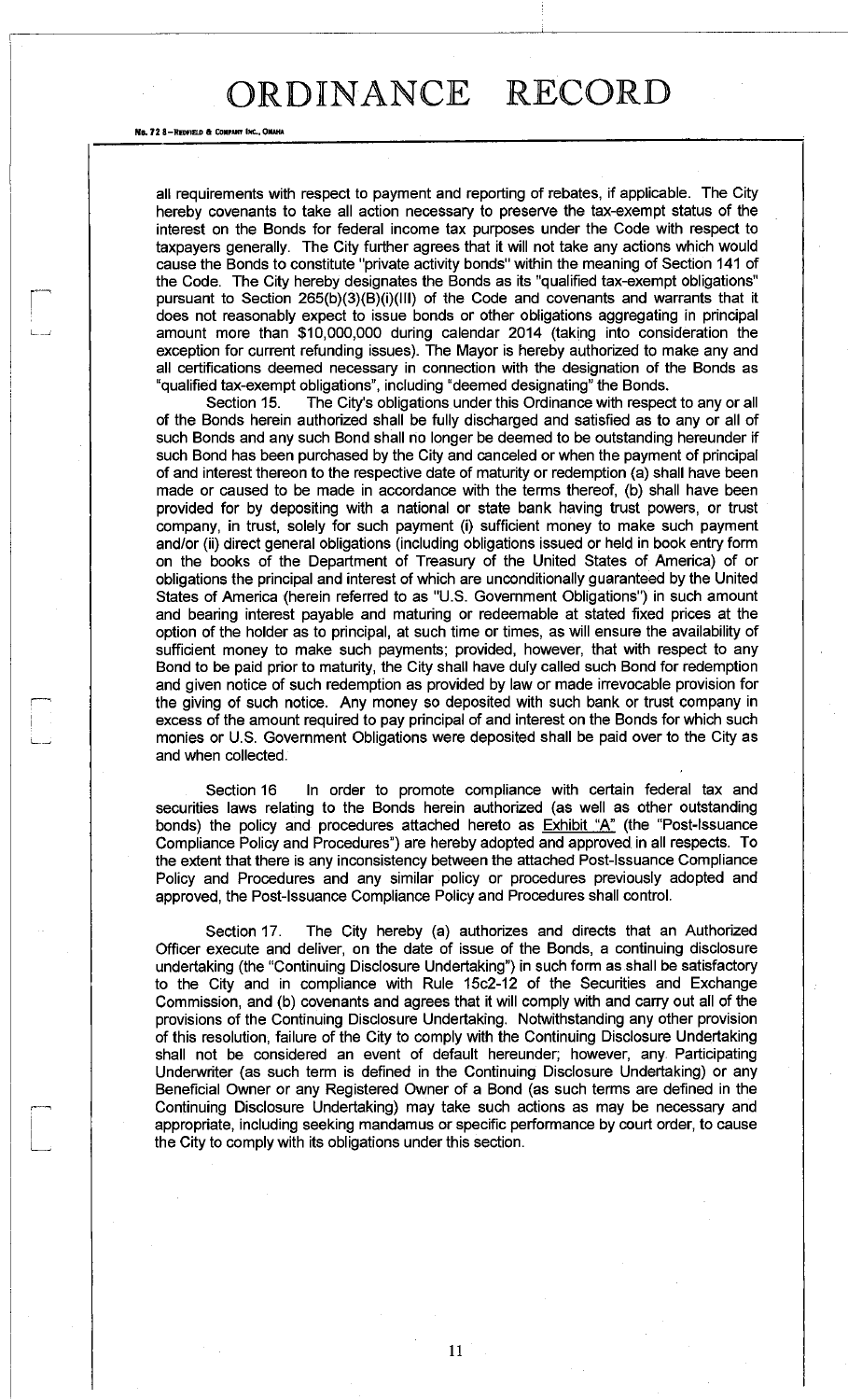No. 72 8-REDFIELD & COMPANY INC., OMAHA

Section 18. This Ordinance shall be in force and take effect from and after its passage and publication in pamphlet form as provided by law.

PASSED AND APPROVED THIS 25TH DAY OF NOVEMBER, 2014.

**CITY OF LA VISTA** Douglas Kindig, Mayor

ATTEST:

Buethe me

Pamela A. Buethe, CMC<br>City Clerk

[SEAL]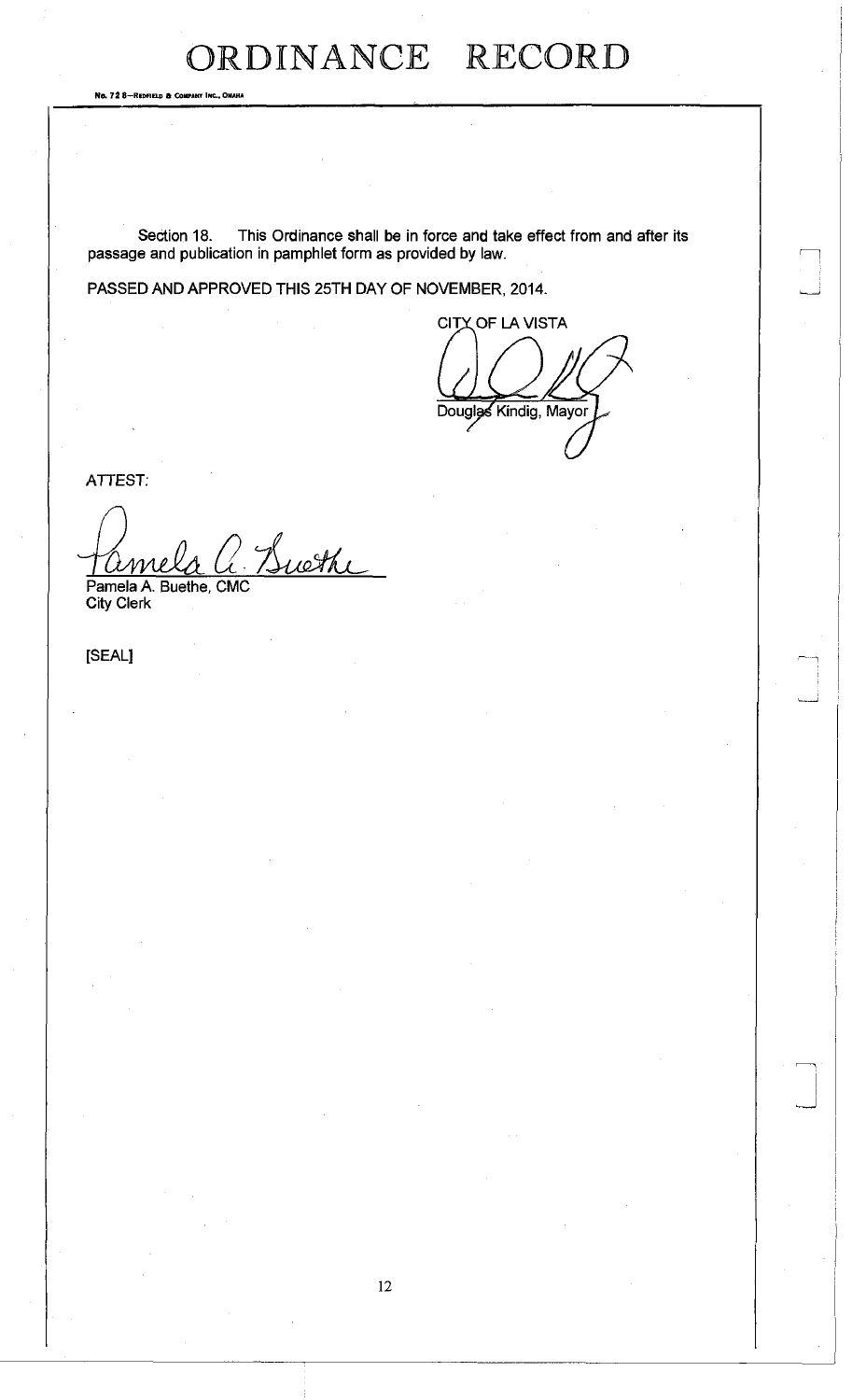No. 72 8-REDFIELD & COMPANY INC., OMAHA

### **EXHIBIT A**

**Policy and Procedures Federal Tax Law and Disclosure Requirements for Tax-exempt Bonds and/or Build America Bonds** 

### **ISSUER NAME: City of La Vista, in the State of Nebraska**

#### **COMPLIANCE OFFICER (BY TITLE): Citv Clerk**

#### **POLICY**

It is the policy of the Issuer identified above (the "Issuer") to comply with all Federal tax requirements and securities law continuing disclosure obligations for its obligations issued as taxexempt bonds or as direct pay build America bonds to ensure, as applicable (a) that interest on its tax-exempt bonds remains exempt from Federal income tax, (b) that the direct payments associated with its bonds issued as "build America bonds" are received by the Issuer in a timely manner and (c) compliance with any continuing disclosure obligations of the Issuer with respect to its outstanding bonds.

### **PROCEDURES**

Compliance Officer. Review of compliance with Federal tax requirements and securities law continuing disclosure obligations as generally outlined below shall be conducted by the Compliance Officer identified above (the "Compliance Officer"). To the extent more than one person has been delegated specific responsibilities, the Compliance Officer shall be responsible for ensuring coordination of all compliance review efforts.

Training. The Compliance Officer shall evaluate and review educational resources regarding post-issuance compliance with Federal tax and securities laws, including periodic review of resources published for issuers of tax-exempt obligations by the Internal Revenue Service (either on its website at http://www.irs.gov/taxexemptbond, or elsewhere) and the Municipal Securities Rulemaking Board (either on its Electronic Municipal Market Access website ["EMMA"] at http://www.emma.msrb.org, or elsewhere).

Compliance Review. A compliance review shall be conducted at least annually by or at the direction of the Compliance Officer. The review shall occur at the time the Issuer's annual audit takes place, unless the Compliance Officer otherwise specifically determines a different time period or frequency of review would be more appropriate.

#### Scope of Review.

*Document Review.* At the compliance review, the following documents (the "Bond Documents") shall be reviewed for general compliance with covenants and agreements and applicable regulations with respect to each outstanding bond issue:

- (a) the resolution(s) and/or ordinance(s), as applicable, adopted by the governing body of the Issuer authorizing the issuance of its outstanding bonds, together with any documents setting the final rates and terms of such bonds (the "Authorizing Proceedings"),
- (b) the tax documentation associated with each bond issue, which may include some or all of the following (the "Tax Documents"):
	- i. covenants, certifications and expectations regarding Federal tax requirements which are described in the Authorizing Proceedings;
	- ii. Form 8038 series filed with the Internal Revenue Service;
	- iii. tax certificates, tax compliance agreements, tax regulatory agreement or similar documents;
	- iv. covenants, agreements, instructions or memoranda with respect to rebate or private use;
	- v. any reports from rebate analysts received as a result of prior compliance review or evaluation efforts; and
	- vi. any and all other agreements, certificates and documents contained in the transcript associated with the Authorizing Proceedings relating to federal tax matters.